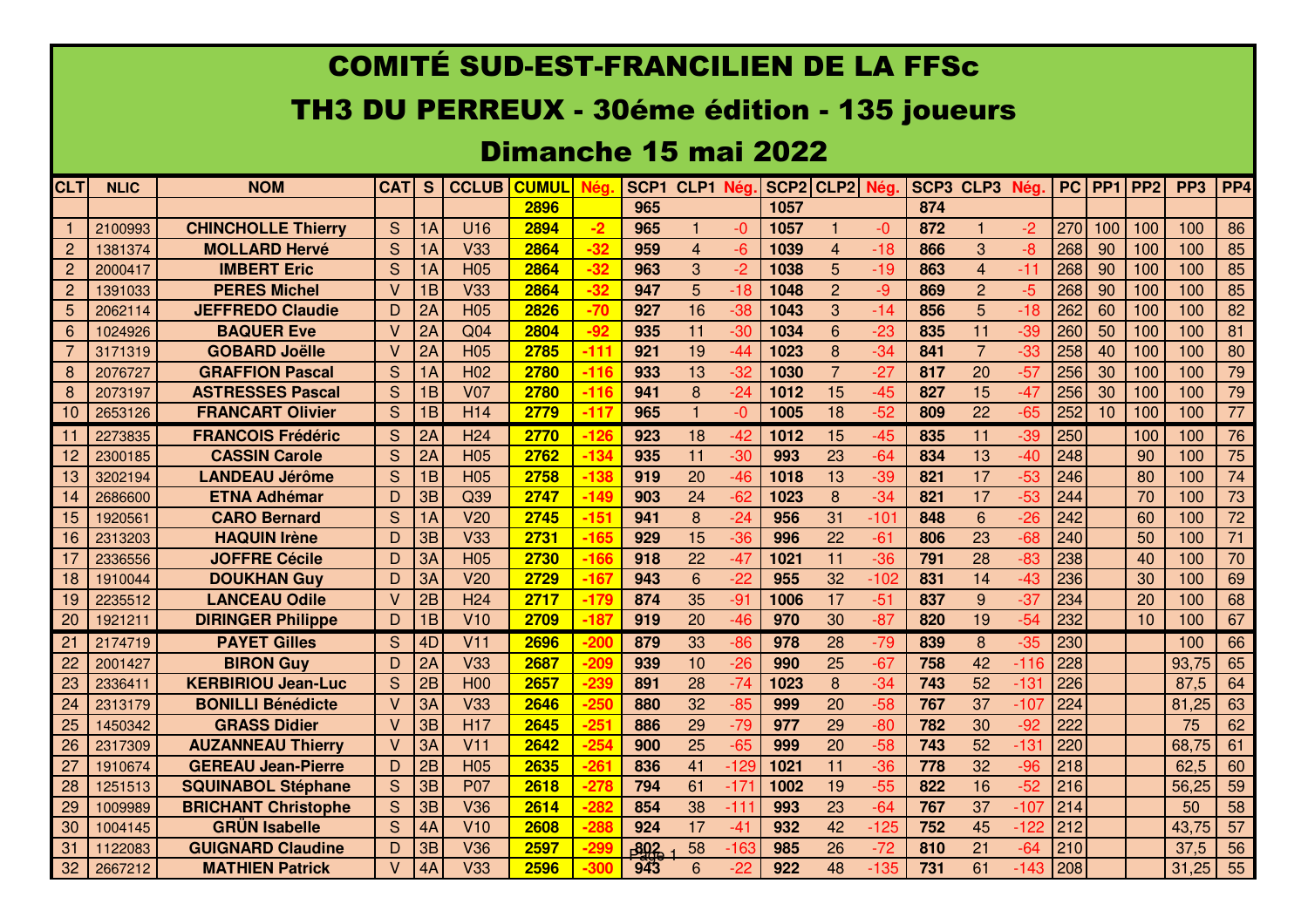| <b>CLT</b> | <b>NLIC</b> | <b>NOM</b>                    | <b>CAT</b> | S              | <b>CCLUB</b>    | <b>CUMUL</b> |           | SCP <sub>1</sub>  | CLP1 Né |        | SCP <sub>2</sub> | CLP2 Nég |        | SCP <sub>3</sub> | CLP3 | <b>Néa</b> | <b>PC</b> | $PP1$ PP2 | PP <sub>3</sub> | PP <sub>4</sub> |
|------------|-------------|-------------------------------|------------|----------------|-----------------|--------------|-----------|-------------------|---------|--------|------------------|----------|--------|------------------|------|------------|-----------|-----------|-----------------|-----------------|
|            |             |                               |            |                |                 | 2896         |           | 965               |         |        | 1057             |          |        | 874              |      |            |           |           |                 |                 |
| 33         | 2504789     | <b>TESSIER Valérie</b>        | S          | 2B             | M09             | 2590         | $-306$    | 909               | 23      | $-56$  | 886              | 66       | -171   | 795              | 26   | $-79$      | 206       |           | 25              | 54              |
| 34         | 2323944     | <b>BRIGANDAT Martine</b>      | $\vee$     | 3B             | <b>V29</b>      | 2574         | $-322$    | 767               | 74      | $-198$ | 1014             | 14       | $-43$  | 793              | 27   | $-81$      | 204       |           | 18,75           | 53              |
| 35         | 1022647     | <b>JALBERT David</b>          | $\vee$     | 3A             | H <sub>05</sub> | 2569         | $-32^{-}$ | 852               | 39      | -113   | 940              | 38       | $-117$ | 777              | 33   | $-97$      | 202       |           | 12,5            | 52              |
| 36         | 2300016     | <b>ATALLAH Nagib</b>          | D          | 3B             | H <sub>05</sub> | 2567         | $-329$    | 930               | 14      | $-35$  | 835              | 86       | $-222$ | 802              | 24   | $-72$      | 200       |           | 6,25            | 51              |
| 37         | 1005359     | <b>BADOIL Joël</b>            | S          | 6D             | U16             | 2558         | $-338$    | 892               | 27      | $-73$  | 945              | 35       | $-112$ | 721              | 67   | $-153$     | 198       |           |                 | 50              |
| 38         | 1092028     | <b>CAMUS Gioconde</b>         | D          | 4A             | <b>V33</b>      | 2554         | $-342$    | 870               | 36      | $-95$  | 931              | 43       | $-126$ | 753              | 44   | $-121$     | 196       |           |                 | 49              |
| 39         | 2159446     | <b>BOUVIER Frédéric</b>       | S          | 4A             | <b>V07</b>      | 2545         | $-351$    | 881               | 30      | $-84$  | 933              | 41       | $-124$ | 731              | 61   | $-143$     | 194       |           |                 | 48              |
| 40         | 1032166     | <b>GENT Sylvain</b>           | S          | 4A             | V <sub>27</sub> | 2535         | $-361$    | 897               | 26      | $-68$  | 943              | 36       | $-114$ | 695              | 81   | $-179$     | 192       |           |                 | 47              |
| 41         | 2251173     | <b>FRANCART Simone</b>        | S          | 3A             | H <sub>14</sub> | 2530         | $-366$    | 791               | 67      | $-174$ | 903              | 56       | $-154$ | 836              | 10   | $-38$      | 190       |           |                 | 46              |
| 42         | 1252373     | <b>NGUYEN Maï</b>             | D          | 4A             | <b>V07</b>      | 2511         | $-385$    | 794               | 61      | $-171$ | 927              | 45       | $-130$ | 790              | 29   | $-84$      | 188       |           |                 | 45              |
| 43         | 1154115     | <b>BARSI Catherine</b>        | V          | 4 <sub>B</sub> | V19             | 2500         | -396      | 824               | 46      | $-141$ | 921              | 49       | $-136$ | 755              | 43   | $-119$     | 186       |           |                 | 44              |
| 44         | 1006072     | <b>DUTRANNOY Pascal</b>       | S          | 4B             | U39             | 2489         | -407      | 827               | 43      | $-138$ | 954              | 33       | $-103$ | 708              | 73   | $-166$     | 184       |           |                 | 43              |
| 45         | 1060691     | <b>BONNIN Nicole</b>          | D          | 4A             | H <sub>08</sub> | 2485         | $-411$    | 859               | 37      | $-106$ | 916              | 51       | $-141$ | 710              | 72   | $-164$     | 182       |           |                 | 42              |
| 46         | 2633722     | <b>DUTRANNOY Pascale</b>      | S          | 4A             | <b>U39</b>      | 2470         | $-426$    | 747               | 83      | $-218$ | 982              | 27       | $-75$  | 741              | 56   | $-133$     | 180       |           |                 | 41              |
| 47         | 1114456     | <b>MUNAN Nicole</b>           | D          | 4A             | <b>V07</b>      | 2467         | $-429$    | 840               | 40      | $-125$ | 888              | 65       | $-169$ | 739              | 58   | $-135$     | 178       |           |                 | 40              |
| 48         | 1129347     | <b>HEITZ Annie</b>            | D          | 4A             | <b>U22</b>      | 2464         | -432      | 826               | 44      | $-139$ | 863              | 77       | $-194$ | 775              | 34   | $-99$      | 176       |           |                 | 39              |
| 49         | 2627313     | <b>RAMEL Josiane</b>          | D          | 4A             | <b>V29</b>      | 2463         | -433      | 823               | 47      | $-142$ | 950              | 34       | $-107$ | 690              | 84   | $-184$     | 174       |           |                 | 38              |
| 50         | 1170509     | <b>REGNIER Marie-France</b>   | $\vee$     | 4 <sub>B</sub> | V <sub>24</sub> | 2457         | $-439$    | 780               | 71      | $-185$ | 929              | 44       | $-128$ | 748              | 48   | $-126$     | 172       |           |                 | 37              |
| 51         | 2317546     | <b>TEL Teddy</b>              | S          | 4D             | V <sub>29</sub> | 2451         | $-445$    | 881               | 30      | $-84$  | 799              | 103      | $-258$ | 771              | 36   | $-103$     | 170       |           |                 | 36              |
| 52         | 1023031     | <b>HOURI Gérard</b>           | S          | 6D             | M23             | 2448         | $-448$    | 739               | 88      | $-226$ | 927              | 45       | $-130$ | 782              | 30   | $-92$      | 168       |           |                 | 35              |
| 53         | 1099098     | <b>LÉPINAY Vincent</b>        | S          | 4A             | V11             | 2444         | -452      | 791               | 67      | -174   | 890              | 62       | $-167$ | 763              | 40   | $-111$     | 166       |           |                 | 34              |
| 54         | 2299599     | <b>ROSSI Jocelyne</b>         | $\vee$     | 4B             | <b>U33</b>      | 2443         | $-453$    | 752               | 80      | $-213$ | 925              | 47       | $-132$ | 766              | 39   | $-108$     | 164       |           |                 | 33              |
| 55         | 1060781     | <b>VIALATTE Jérôme</b>        | S          | 4A             | <b>V07</b>      | 2437         | -459      | 805               | 54      | $-160$ | 921              | 49       | $-136$ | 711              | 70   | $-163$     | 162       |           |                 | 32              |
| 56         | 1053295     | <b>MALGAT Denis</b>           | $\vee$     | 4A             | <b>U17</b>      | 2436         | $-460$    | 805               | 54      | $-160$ | 879              | 67       | $-178$ | 752              | 45   | $-122$     | 160       |           |                 | 31              |
| 57         | 2276441     | <b>GRAFFION Raymonde</b>      | V          | 4C             | H <sub>02</sub> | 2412         | -484      | 826               | 44      | $-139$ | 903              | 56       | $-154$ | 683              | 88   | $-191$     | 158       |           |                 | 30              |
| 58         | 1001089     | <b>HONVAULT Catherine</b>     | V          | 5A             | H <sub>13</sub> | 2407         | -489      | 763               | 76      | $-202$ | 940              | 38       | $-117$ | 704              | 76   | $-170$     | 156       |           |                 | 29              |
| 59         | 1016946     | <b>CHAMBRE Sylvaine</b>       | S          | $\overline{7}$ | <b>V36</b>      | 2405         | -491      | 821               | 48      | $-144$ | 812              | 97       | $-245$ | 772              | 35   | $-102$     | 154       |           |                 | 28              |
| 60         | 1003412     | <b>CHAVANNE Nelly</b>         | V          | 4 <sub>B</sub> | U16             | 2403         | -493      | 794               | 61      | -171   | 876              | 68       | $-181$ | 733              | 60   | $-141$     | 152       |           |                 | 27              |
| 61         | 1291286     | <b>ZOUAOUI Yasmina</b>        | S          | 4C             | H <sub>17</sub> | 2400         | -496      | 798               | 59      | $-167$ | 843              | 84       | $-214$ | 759              | 41   | $-115$     | 150       |           |                 | 26              |
| 62         | 1015404     | <b>SAUTHIER Véronique</b>     | S          | $\overline{7}$ | H <sub>19</sub> | 2399         | $-497$    | 804               | 56      | $-161$ | 935              | 40       | $-122$ | 660              | 105  | $-214$     | 148       |           |                 | 25              |
| 63         | 1014026     | <b>GRINCOURT Valérie</b>      | S          | 5B             | U39             | 2389         | -507      | 782               | 69      | -183   | 941              | 37       | $-116$ | 666              | 100  | $-208$     | 146       |           |                 | 24              |
| 64         | 1064081     | <b>TAILLANDIER Paul-Emile</b> | D          | 4A             | H <sub>15</sub> | 2378         |           | 808               | 53      | $-157$ | 898              | 59       | -159   | 672              | 94   | $-202$     | 144       |           |                 | 23              |
| 65         | 1085761     | <b>AUBERT Marie-Hélène</b>    | V          | 4B             | V10             | 2375         | $-521$    | 732               | 92      | $-233$ | 913              | 52       | $-144$ | 730              | 64   | $-144$     | 142       |           |                 | 22              |
| 65         | 1010585     | <b>ROUX Jean-Luc</b>          | $\vee$     | 4 <sub>B</sub> | H <sub>09</sub> | 2375         | $-521$    | 758               | 77      | $-207$ | 869              | 74       | $-188$ | 748              | 48   | $-126$     | 142       |           |                 | 22              |
| 67         | 2145723     | <b>HUTEAU Eugénie</b>         | D          | 3B             | H <sub>05</sub> | 2369         | $-527$    | 828               | 42      | $-137$ | 853              | 82       | $-204$ | 688              | 86   | $-186$     | 138       |           |                 | 20              |
| 67         | 3330622     | <b>DELUGIAN Gérard</b>        | V          | 4A             | <b>V33</b>      | 2369         | $-527$    | 746               | 84      | $-219$ | 823              | 90       | $-234$ | 800              | 25   | $-74$      | 138       |           |                 | 20              |
| 69         | 1185281     | <b>AULLO Martine</b>          | $\vee$     | 4 <sub>D</sub> | V27             | 2368         | $-528$    | 812               | 50      | $-153$ | 859              | 79       | $-198$ | 697              | 80   | $-177$     | 134       |           |                 | 18              |
| 70         | 1005132     | <b>MARTINEZ Martine Elise</b> | V          | 4C             | V17             | 2364         | $-532$    | <b>RBIGB</b> 2 49 |         | $-152$ | 869              | 74       | $-188$ | 682              | 89   | $-192$     | 132       |           |                 | 17              |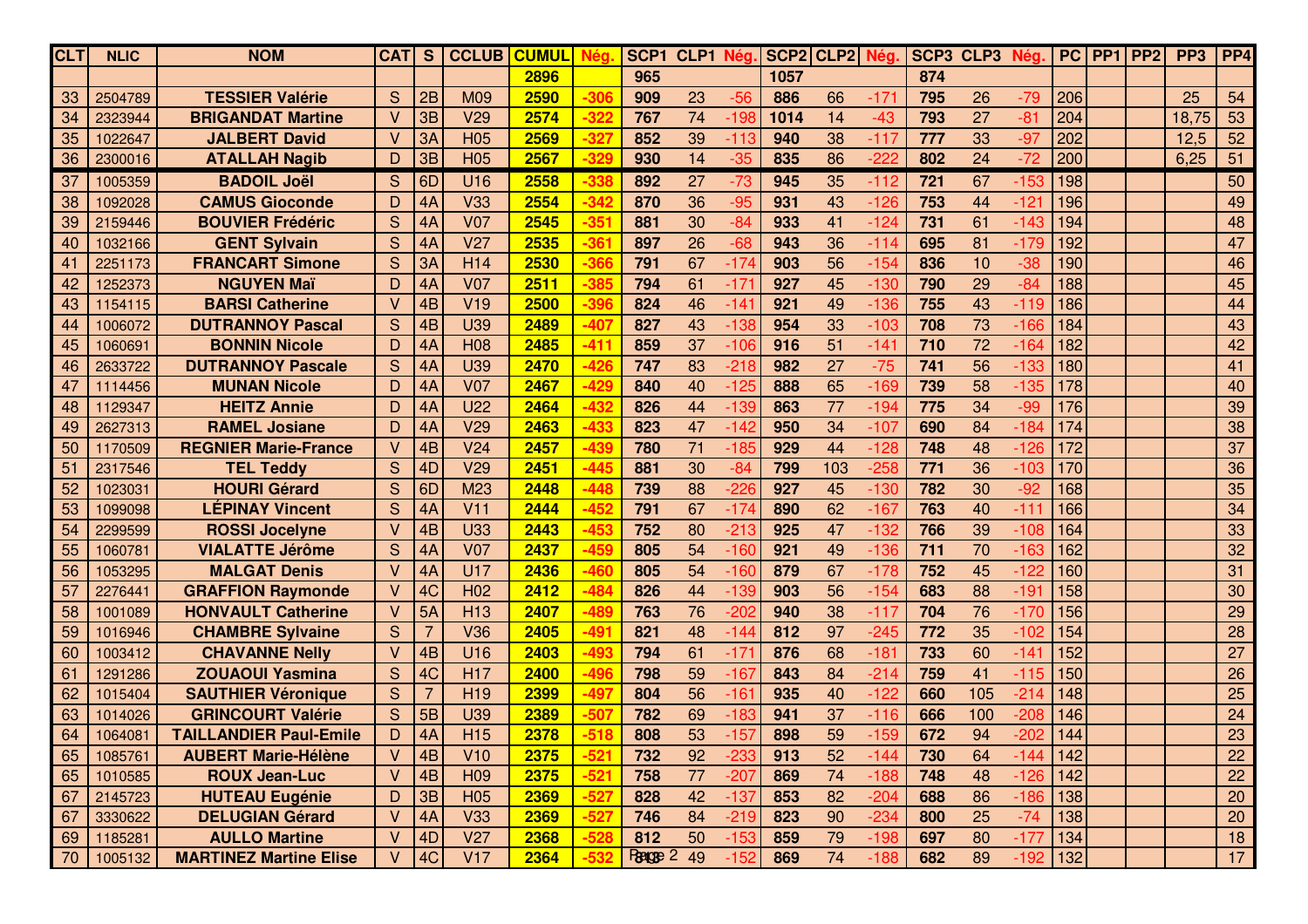| <b>CLT</b> | <b>NLIC</b> | <b>NOM</b>                    | <b>CAT</b>   | S              | <b>CCLUB</b>    | <b>CUMUL</b> |        | SCP <sub>1</sub> | CLP1 Nég            |        | SCP <sub>2</sub> | CLP2 | <b>Nég</b> | SCP <sub>3</sub> | CLP3 | <b>Néa</b> | <b>PC</b> | PP <sub>1</sub> | PP2 | PP <sub>3</sub> | PP <sub>4</sub> |
|------------|-------------|-------------------------------|--------------|----------------|-----------------|--------------|--------|------------------|---------------------|--------|------------------|------|------------|------------------|------|------------|-----------|-----------------|-----|-----------------|-----------------|
|            |             |                               |              |                |                 | 2896         |        | 965              |                     |        | 1057             |      |            | 874              |      |            |           |                 |     |                 |                 |
| 71         | 2323843     | <b>NOIR Pascal</b>            | S            | 4D             | V29             | 2357         | $-539$ | 797              | 60                  | $-168$ | 820              | 93   | $-237$     | 740              | 57   | $-134$     | 130       |                 |     |                 | 16              |
| 72         | 1155585     | <b>PREPIC Jean-Marc</b>       | V            | 4B             | <b>U22</b>      | 2354         | $-542$ | 777              | 72                  | $-188$ | 906              | 54   | $-151$     | 671              | 95   | $-203$     | 128       |                 |     |                 | 15              |
| 72         | 1016113     | <b>CAVAILLOLE Alain</b>       | $\vee$       | 7              | <b>V36</b>      | 2354         | $-542$ | 793              | 64                  | $-172$ | 874              | 70   | $-183$     | 687              | 87   | $-187$     | 128       |                 |     |                 | 15              |
| 74         | 2024141     | <b>VAN PETEGHEM Dominique</b> | D            | 4 <sub>B</sub> | <b>S16</b>      | 2352         | $-544$ | 812              | 50                  | $-153$ | 835              | 86   | $-222$     | 705              | 75   | $-169$     | 124       |                 |     |                 | 13              |
| 75         | 1158209     | <b>GUILLOUET Liliane</b>      | V            | 4A             | H <sub>05</sub> | 2347         | $-549$ | 695              | 109                 | $-270$ | 906              | 54   | $-151$     | 746              | 51   | $-128$     | 122       |                 |     |                 | 12              |
| 75         | 2667365     | <b>ALLOUCHE Nathalie</b>      | S            | 4 <sub>B</sub> | V19             | 2347         | $-549$ | 742              | 86                  | $-223$ | 894              | 61   | $-163$     | 711              | 70   | $-163$     | 122       |                 |     |                 | 12              |
| 77         | 1015182     | <b>PAYEN Frédérique</b>       | S            | $\overline{7}$ | <b>V30</b>      | 2340         | $-556$ | 793              | 64                  | $-172$ | 889              | 63   | $-168$     | 658              | 106  | $-216$     | 118       |                 |     |                 | 10              |
| 78         | 2667645     | <b>DELATTRE Geneviève</b>     | D            | 4B             | V <sub>37</sub> | 2330         | $-566$ | 777              | 72                  | $-188$ | 897              | 60   | $-160$     | 656              | 107  | $-218$     | 116       |                 |     |                 | 9               |
| 79         | 1104211     | <b>WEULERSSE Marie-Laure</b>  | $\vee$       | 4C             | <b>V30</b>      | 2325         | $-571$ | 792              | 66                  | $-173$ | 843              | 84   | $-214$     | 690              | 84   | $-184$     | 114       |                 |     |                 | 8               |
| 80         | 2391869     | <b>FLACHON Françoise</b>      | S            | 4A             | H <sub>26</sub> | 2304         | $-592$ | 706              | 106                 | $-259$ | 848              | 83   | $-209$     | 750              | 47   | $-124$     | 112       |                 |     |                 | $\overline{7}$  |
| 81         | 1004972     | <b>BOUYAUX Valérie</b>        | D            | 4 <sub>B</sub> | V <sub>24</sub> | 2296         | $-600$ | 757              | 78                  | $-208$ | 870              | 72   | $-187$     | 669              | 96   | $-205$     | 110       |                 |     |                 | 6               |
| 82         | 1045206     | <b>MERCIER Ornella</b>        | D            | 4C             | V11             | 2294         | $-602$ | 727              | 96                  | $-238$ | 889              | 63   | $-168$     | 678              | 92   | $-196$     | 108       |                 |     |                 | 5               |
| 83         | 1026744     | <b>MAURICE Annick</b>         | S            | 4D             | V05             | 2292         | $-604$ | 753              | 79                  | $-212$ | 870              | 72   | $-187$     | 669              | 96   | $-205$     | 106       |                 |     |                 | 4               |
| 84         | 2329565     | <b>POTIER Colette</b>         | D            | 4 <sub>B</sub> | <b>V30</b>      | 2288         | $-608$ | 738              | 90                  | $-227$ | 813              | 96   | $-244$     | 737              | 59   | $-137$     | 104       |                 |     |                 | 3               |
| 84         | 1026261     | <b>LEPOIVRE Jacques</b>       | D            | 4C             | V <sub>24</sub> | 2288         | $-608$ | 684              | 116                 | $-281$ | 909              | 53   | $-148$     | 695              | 81   | $-179$     | 104       |                 |     |                 | 3               |
| 86         | 2550711     | <b>ALBARELLI Christiane</b>   | V            | 4A             | V <sub>24</sub> | 2286         | $-610$ | 715              | 101                 | $-250$ | 857              | 81   | $-200$     | 714              | 69   | $-160$     | 100       |                 |     |                 |                 |
| 87         | 1010906     | <b>DE MIRANDA Chantal</b>     | V            | 5B             | <b>U09</b>      | 2280         | $-616$ | 728              | 94                  | $-237$ | 821              | 92   | $-236$     | 731              | 61   | $-143$     | 98        |                 |     |                 |                 |
| 88         | 1119855     | <b>KOELTZ Roselyne</b>        | D            | 4C             | <b>V07</b>      | 2277         | $-619$ | 713              | 104                 | $-252$ | 903              | 56   | $-154$     | 661              | 104  | $-213$     | 96        |                 |     |                 |                 |
| 88         | 2238259     | <b>AGOPIAN Patrick</b>        | V            | 5A             | V10             | 2277         | $-619$ | 810              | 52                  | $-155$ | 869              | 74   | $-188$     | 598              | 119  | $-276$     | 96        |                 |     |                 |                 |
| 90         | 2238799     | <b>MELNOTTE Catherine</b>     | $\vee$       | 4 <sub>B</sub> | <b>V07</b>      | 2276         | $-620$ | 751              | 81                  | $-214$ | 817              | 94   | $-240$     | 708              | 73   | $-166$     | 92        |                 |     |                 |                 |
| 91         | 1013680     | <b>LOVERGNE Christophe</b>    | S            | 5B             | H <sub>10</sub> | 2274         | $-622$ | 715              | 101                 | $-250$ | 816              | 95   | $-241$     | 743              | 52   | $-131$     | 90        |                 |     |                 |                 |
| 91         | 3208298     | <b>LAVAZEC François</b>       | S            | 5D             | <b>U09</b>      | 2274         | $-622$ | 765              | 75                  | $-200$ | 810              | 98   | $-247$     | 699              | 78   | $-175$     | 90        |                 |     |                 |                 |
| 93         | 1307693     | <b>MAILLOT Marie</b>          | V            | 5A             | H <sub>02</sub> | 2251         | $-645$ | 719              | 99                  | $-246$ | 790              | 110  | $-267$     | 742              | 55   | $-132$     | 86        |                 |     |                 |                 |
| 94         | 1004200     | <b>REVEL Rosine</b>           | V            | 4D             | V19             | 2228         | $-668$ | 705              | 107                 | $-260$ | 858              | 80   | $-199$     | 665              | 101  | $-209$     | 84        |                 |     |                 |                 |
| 94         | 1005143     | <b>VILLAUDY Annick</b>        | $\vee$       | 5A             | V11             | 2228         | $-668$ | 676              | 118                 | $-289$ | 805              | 101  | $-252$     | 747              | 50   | $-127$     | 84        |                 |     |                 |                 |
| 96         | 1185713     | <b>VALLET Micheline</b>       | D            | 4C             | H <sub>03</sub> | 2219         | $-677$ | 803              | 57                  | $-162$ | 802              | 102  | $-255$     | 614              | 116  | $-260$     | 80        |                 |     |                 |                 |
| 97         | 2312891     | <b>HUET Marie-Geneviève</b>   | $\vee$       | 4C             | V10             | 2215         | $-681$ | 719              | 99                  | $-246$ | 828              | 89   | $-229$     | 668              | 98   | $-206$     | 78        |                 |     |                 |                 |
| 98         | 1016891     | <b>GIROUDIERE Patricia</b>    | S            | 7              | H <sub>02</sub> | 2204         | $-692$ | 739              | 88                  | $-226$ | 792              | 105  | $-265$     | 673              | 93   | $-201$     | 76        |                 |     |                 |                 |
| 99         | 3330431     | <b>CHIL Dominique</b>         | S            | 5B             | V <sub>21</sub> | 2201         | $-695$ | 687              | 114                 | $-278$ | 791              | 108  | $-266$     | 723              | 66   | $-151$     | 74        |                 |     |                 |                 |
| 100        | 1017086     | <b>SOFFER Valérie</b>         | S            | $\overline{7}$ | V11             | 2192         | $-704$ | 688              | 112                 | $-277$ | 806              | 100  | $-251$     | 698              | 79   | $-176$     | 72        |                 |     |                 |                 |
| 101        | 1006060     | <b>MARTIAL Clément</b>        | J            | 5D             | V05             | 2172         | $-724$ | 738              | 90                  | $-227$ | 808              | 99   | $-249$     | 626              | 115  | $-248$     | 70        |                 |     |                 |                 |
| 102        | 1141434     | <b>CHAPUIS Evelyne</b>        | V            | 5A             | <b>Y11</b>      | 2171         |        | 686              | 115                 | $-279$ | 876              | 68   | -181       | 609              | 118  | $-265$     | 68        |                 |     |                 |                 |
|            | 102 1011276 | <b>BOULAY-MEUNIER Denise</b>  | S            | 5A             | H <sub>19</sub> | 2171         | $-725$ | 674              | 120                 | $-291$ | 776              | 112  | $-281$     | 721              | 67   | $-153$     | 68        |                 |     |                 |                 |
|            | 104 1017817 | <b>CASSELLE Ghislaine</b>     | S            | $\overline{7}$ | H <sub>03</sub> | 2168         | $-728$ | 602              | 129                 | $-363$ | 871              | 71   | $-186$     | 695              | 81   | $-179$     | 64        |                 |     |                 |                 |
|            | 105 2200959 | <b>BOUCHAUD Monique</b>       | $\mathsf{R}$ | 5A             | U09             | 2165         | $-731$ | 745              | 85                  | $-220$ | 835              | 86   | $-222$     | 585              | 122  | $-289$     | 62        |                 |     |                 |                 |
|            | 106 1012401 | <b>COURREGES Christine</b>    | S            | 5B             | U39             | 2148         | $-748$ | 714              | 103                 | $-251$ | 860              | 78   | $-197$     | 574              | 124  | $-300$     | 60        |                 |     |                 |                 |
| 107        | 1001974     | <b>LORGUILLOUX Mireille</b>   | V            | 5A             | <b>U22</b>      | 2146         | $-750$ | 749              | 82                  | $-216$ | 733              | 121  | $-324$     | 664              | 102  | $-210$     | 58        |                 |     |                 |                 |
| 107        | 2572569     | <b>RAYMONT Michèle</b>        | D            | 6A             | V11             | 2146         | $-750$ |                  | <b>REZUDE 3 128</b> | $-336$ | 792              | 105  | $-265$     | 725              | 65   | $-149$     | 58        |                 |     |                 |                 |